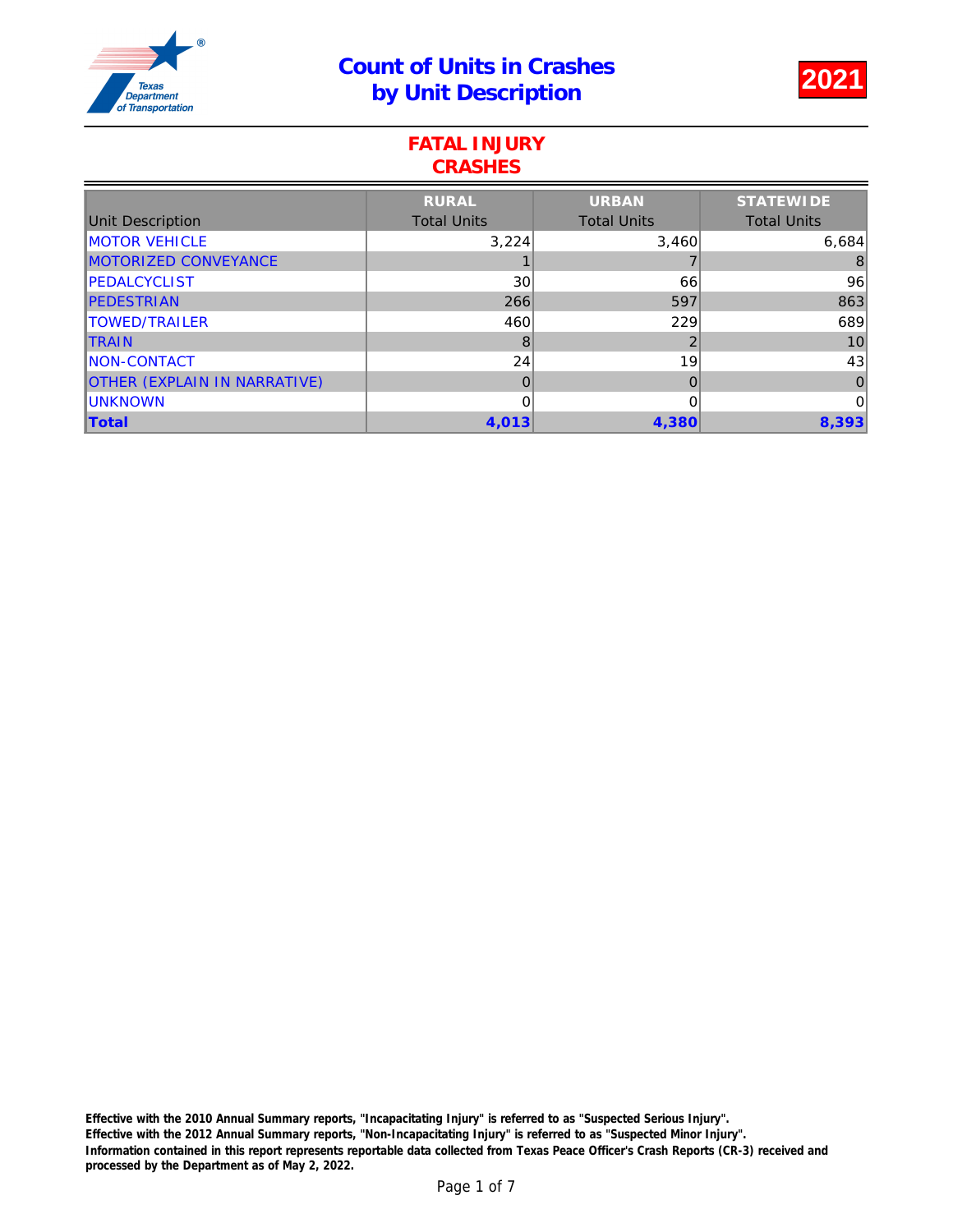## Count of Units in Crashes by Unit Description 2021



### SUSPECTED SERIOUS INJURY **CRASHES**

|                                     | <b>RURAL</b>       | <b>URBAN</b>       | <b>STATEWIDE</b>   |
|-------------------------------------|--------------------|--------------------|--------------------|
| Unit Description                    | <b>Total Units</b> | <b>Total Units</b> | <b>Total Units</b> |
| <b>MOTOR VEHICLE</b>                | 10,368             | 16,888             | 27,256             |
| MOTORIZED CONVEYANCE                | 10                 | 23                 | 33                 |
| <b>IPEDALCYCLIST</b>                | 82                 | 258                | 340                |
| <b>IPEDESTRIAN</b>                  | 301                | 1,148              | 1,449              |
| <b>ITOWED/TRAILER</b>               | 887                | 559                | 1,446              |
| <b>ITRAIN</b>                       | 3                  | 13                 | 16                 |
| <b>INON-CONTACT</b>                 | 62                 | 70                 | 132                |
| <b>OTHER (EXPLAIN IN NARRATIVE)</b> | 6                  | 8                  | 14                 |
| <b>IUNKNOWN</b>                     | 0                  | 0                  | 0                  |
| Total                               | 11,719             | 18,967             | 30,686             |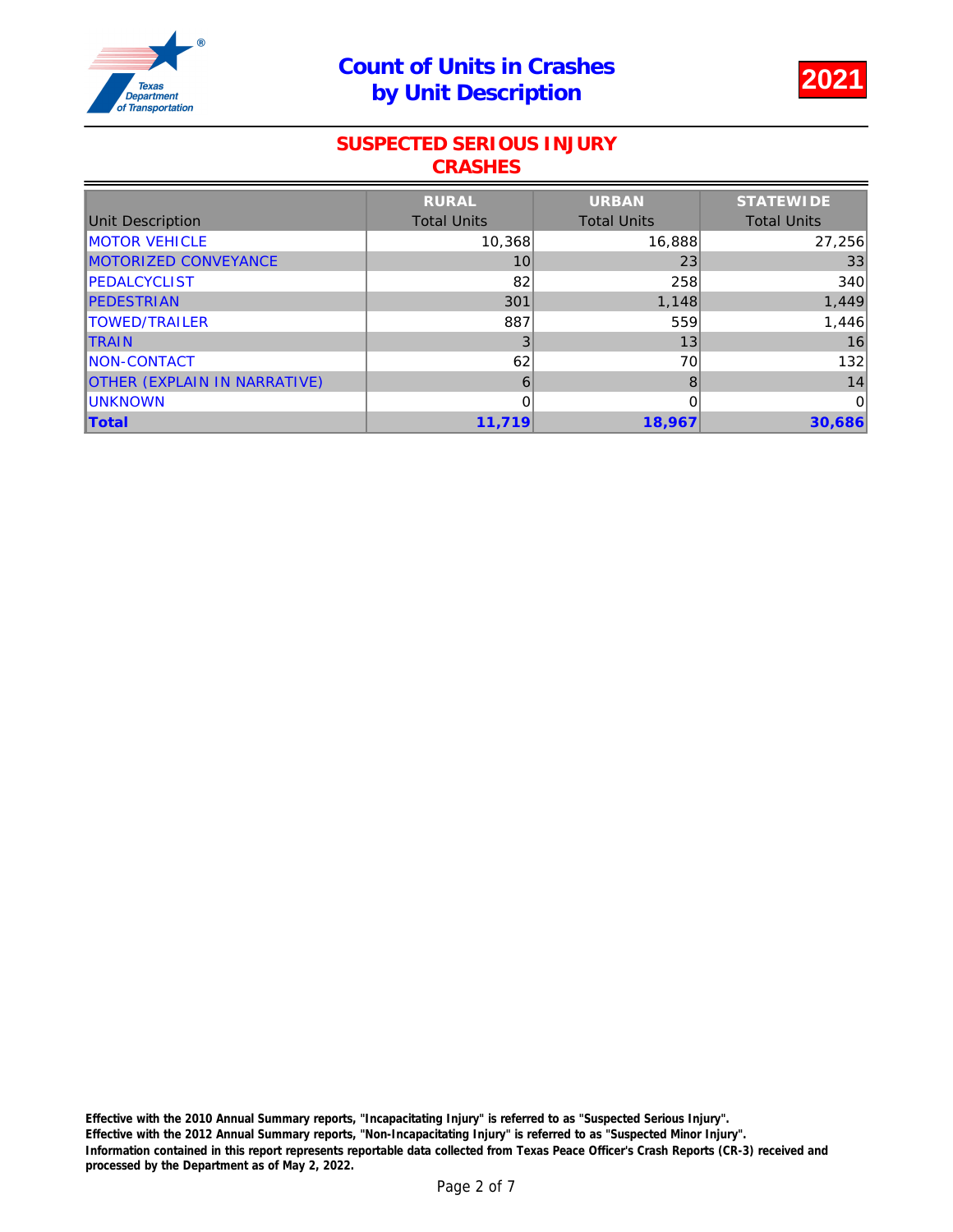# Count of Units in Crashes by Unit Description 2021



#### SUSPECTED MINOR INJURY **CRASHES**

|                                     | <b>RURAL</b>       | <b>URBAN</b>       | <b>STATEWIDE</b>   |
|-------------------------------------|--------------------|--------------------|--------------------|
| Unit Description                    | <b>Total Units</b> | <b>Total Units</b> | <b>Total Units</b> |
| <b>IMOTOR VEHICLE</b>               | 27,051             | 88,358             | 115,409            |
| MOTORIZED CONVEYANCE                | 16                 | 56                 | 72                 |
| <b>IPEDALCYCLIST</b>                | 149                | 888                | 1,037              |
| <b>IPEDESTRIAN</b>                  | 284                | 1,660              | 1,944              |
| <b>ITOWED/TRAILER</b>               | 1,874              | 2,109              | 3,983              |
| <b>ITRAIN</b>                       | 17                 | 27                 | 44                 |
| <b>INON-CONTACT</b>                 | 184                | 218                | 402                |
| <b>OTHER (EXPLAIN IN NARRATIVE)</b> | 9                  | 18                 | 27                 |
| <b>IUNKNOWN</b>                     | 0                  | 0                  | $\overline{0}$     |
| Total                               | 29,584             | 93,334             | 122,918            |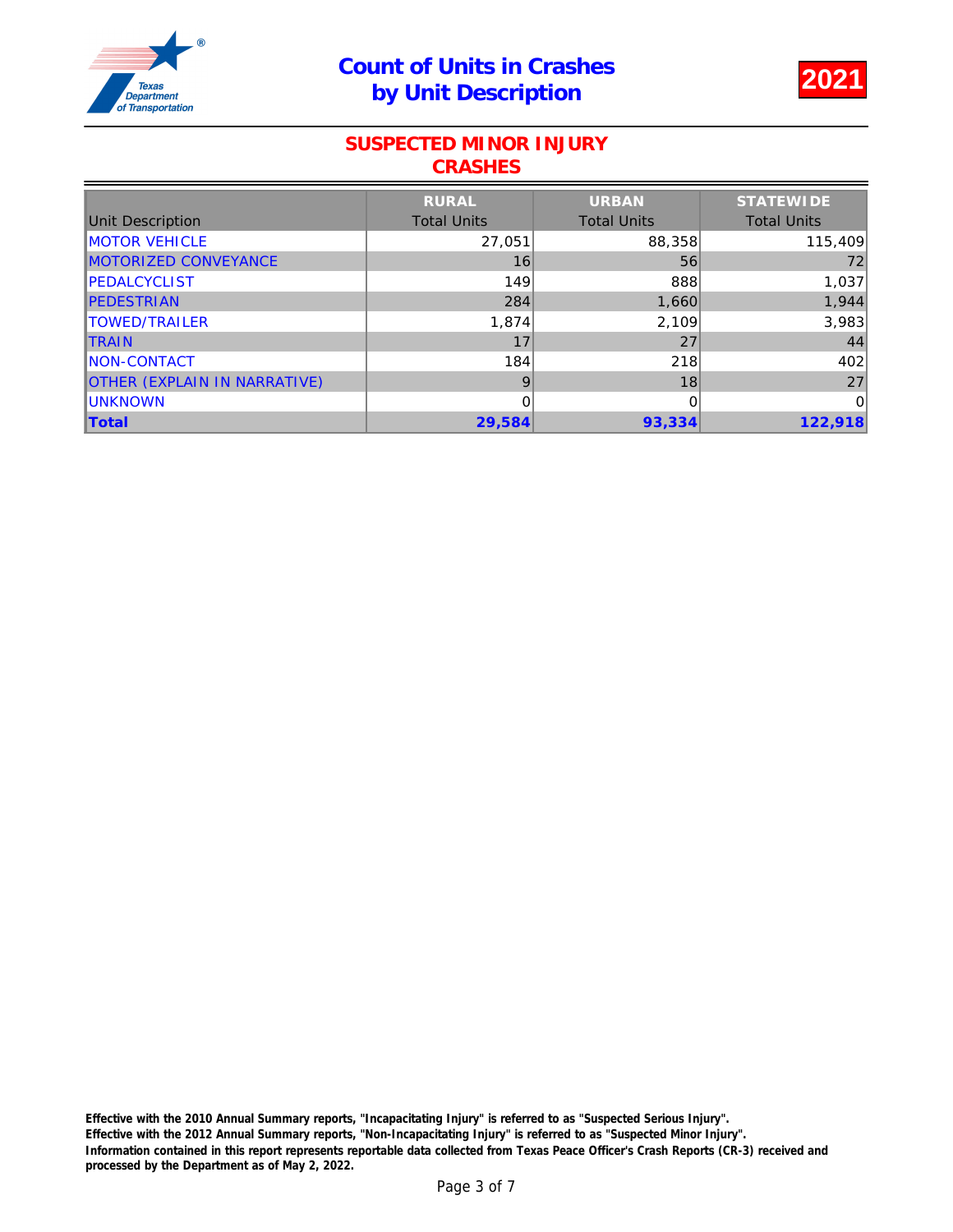

### POSSIBLE INJURY **CRASHES**

|                                     | <b>RURAL</b>       | <b>URBAN</b>       | <b>STATEWIDE</b>   |
|-------------------------------------|--------------------|--------------------|--------------------|
| Unit Description                    | <b>Total Units</b> | <b>Total Units</b> | <b>Total Units</b> |
| <b>MOTOR VEHICLE</b>                | 30,450             | 144,137            | 174,587            |
| MOTORIZED CONVEYANCE                | 9                  | 44                 | 53                 |
| <b>IPEDALCYCLIST</b>                | 73                 | 560                | 633                |
| <b>IPEDESTRIAN</b>                  | 141                | 1,075              | 1,216              |
| <b>ITOWED/TRAILER</b>               | 1,952              | 3,362              | 5,314              |
| <b>ITRAIN</b>                       | 11                 | 62                 | 73                 |
| <b>INON-CONTACT</b>                 | 177                | 350                | 527                |
| <b>OTHER (EXPLAIN IN NARRATIVE)</b> | 10                 | 12                 | 22                 |
| <b>IUNKNOWN</b>                     | 0                  | 0                  | 0                  |
| <b>Total</b>                        | 32,823             | 149,602            | 182,425            |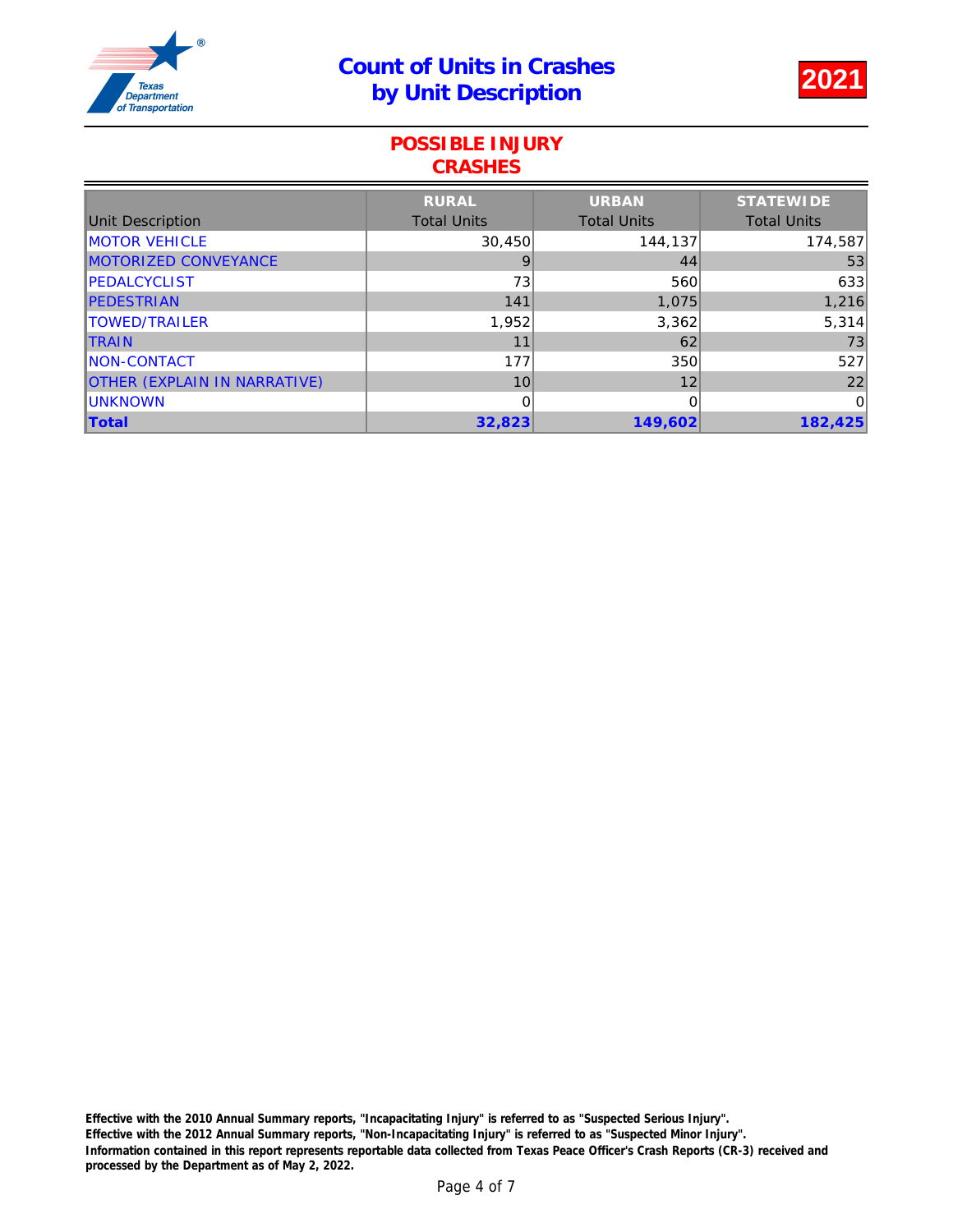

#### NON-INJURY **CRASHES**

|                                     | <b>RURAL</b>       | <b>URBAN</b>       | <b>STATEWIDE</b>   |
|-------------------------------------|--------------------|--------------------|--------------------|
| Unit Description                    | <b>Total Units</b> | <b>Total Units</b> | <b>Total Units</b> |
| <b>MOTOR VEHICLE</b>                | 175,178            | 512,134            | 687,312            |
| MOTORIZED CONVEYANCE                | 20                 | 36                 | 56                 |
| <b>IPEDALCYCLIST</b>                | 37                 | 155                | 192                |
| <b>IPEDESTRIAN</b>                  | 53                 | 164                | 217                |
| TOWED/TRAILER                       | 13,745             | 18,872             | 32,617             |
| <b>ITRAIN</b>                       | 38                 | 75                 | 113                |
| <b>NON-CONTACT</b>                  | 908                | 1,156              | 2,064              |
| <b>OTHER (EXPLAIN IN NARRATIVE)</b> | 46                 | 55                 | 101                |
| <b>IUNKNOWN</b>                     | 0                  | 0                  | 0                  |
| <b>Total</b>                        | 190,025            | 532,647            | 722,672            |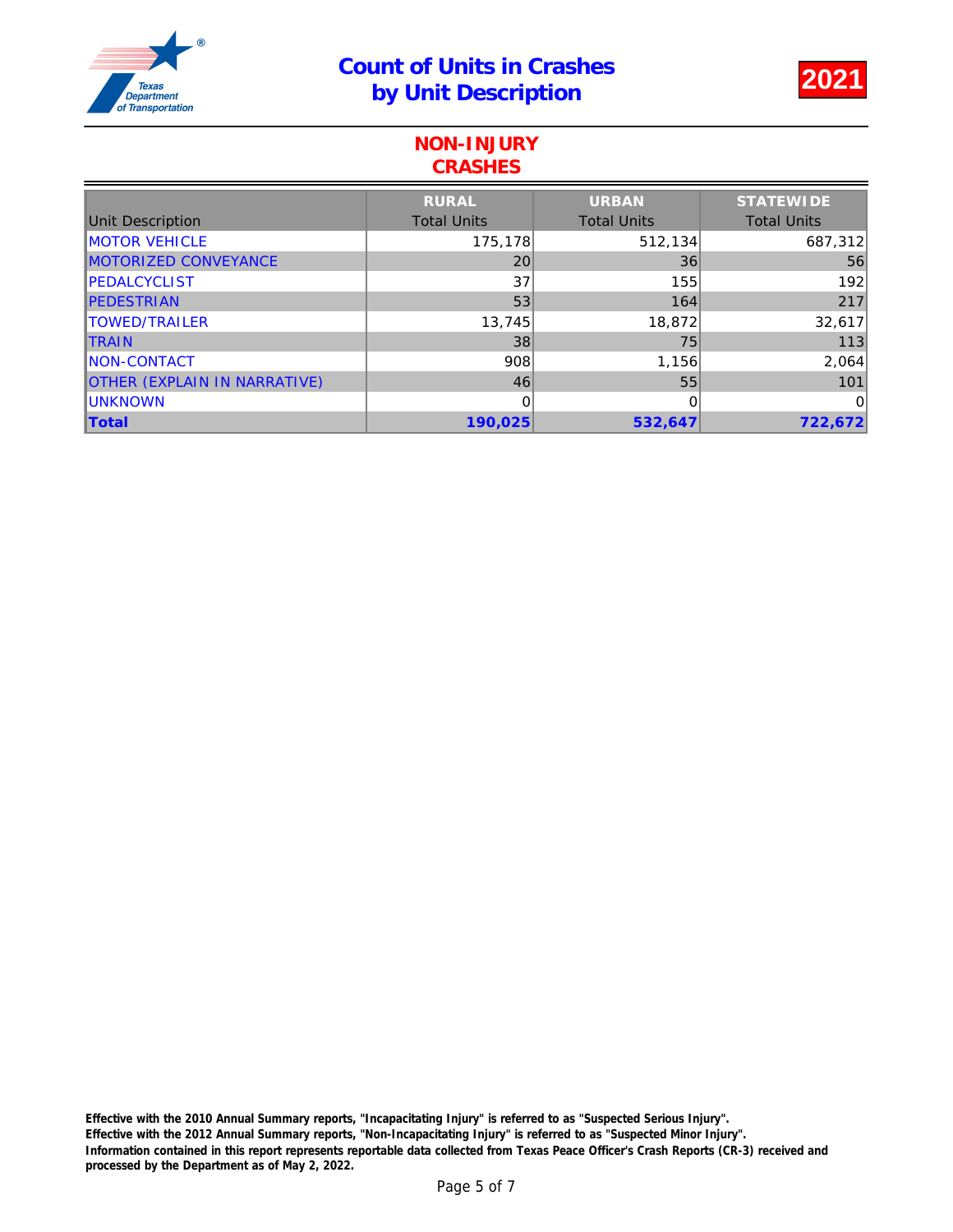

### UNKNOWN INJURY **CRASHES**

|                                     | <b>RURAL</b>       | <b>URBAN</b>       | <b>STATEWIDE</b>   |
|-------------------------------------|--------------------|--------------------|--------------------|
| Unit Description                    | <b>Total Units</b> | <b>Total Units</b> | <b>Total Units</b> |
| <b>MOTOR VEHICLE</b>                | 7,005              | 31,146             | 38,151             |
| MOTORIZED CONVEYANCE                |                    |                    | 0                  |
| <b>IPEDALCYCLIST</b>                | 0                  | ⌒                  | $\overline{2}$     |
| <b>IPEDESTRIAN</b>                  |                    | 6                  | 13                 |
| <b>ITOWED/TRAILER</b>               | 149                | 426                | 575                |
| <b>ITRAIN</b>                       | 13                 | 16                 | 29                 |
| <b>INON-CONTACT</b>                 | 5                  | 12                 | 17                 |
| <b>OTHER (EXPLAIN IN NARRATIVE)</b> | 3                  | 0                  | 3                  |
| <b>IUNKNOWN</b>                     | 0                  | 0                  | 0                  |
| <b>Total</b>                        | 7,182              | 31,608             | 38,790             |